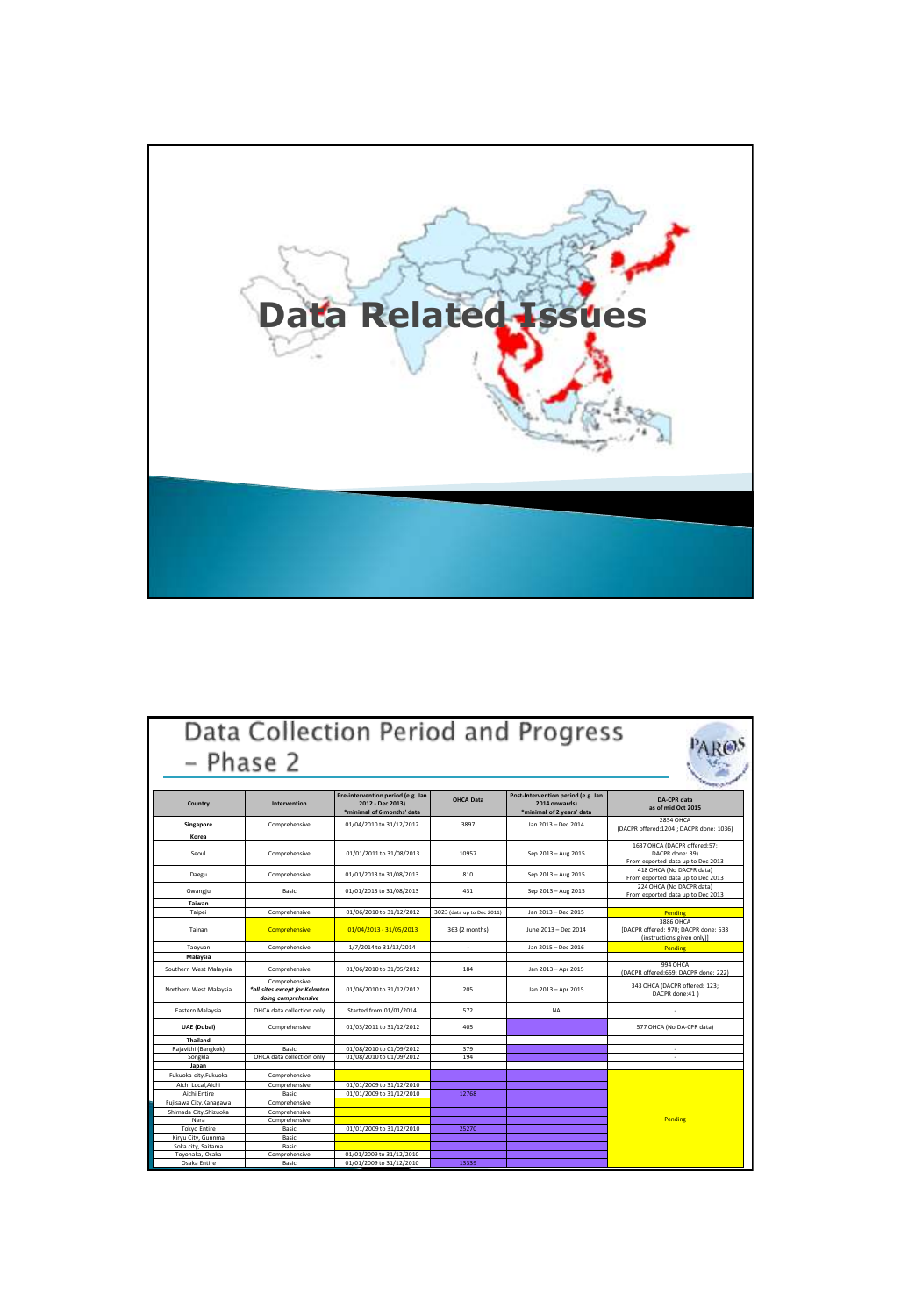|                    | <b>PAROS Associate Countries</b>                  |                                                   |                                                                                     |                                                               |                                          |
|--------------------|---------------------------------------------------|---------------------------------------------------|-------------------------------------------------------------------------------------|---------------------------------------------------------------|------------------------------------------|
| Country            | <b>Medical Director/</b><br><b>Contact Person</b> | <b>Intervention</b>                               | <b>State starting date of</b><br>data collection (e.g.<br>from Aug 2013<br>onwards) | <b>Post-Intervention</b><br>period (e.g. Jan<br>2014 onwards) | OHCA data as of<br>mid Oct 2015          |
| Turkey             |                                                   |                                                   |                                                                                     |                                                               |                                          |
| Izmir              | Ridvan Atilla                                     | OHCA data collection only                         |                                                                                     | <b>NA</b>                                                     | Nil                                      |
| China              |                                                   |                                                   |                                                                                     |                                                               |                                          |
| Hangzhou           | Cai Wenwei                                        | OHCA data collection only                         | 1 Nov 2014 onwards                                                                  | <b>NA</b>                                                     | 421                                      |
| Qatar              | Robert Owen                                       | Basic                                             | Mid 2016                                                                            |                                                               | Nil                                      |
| Indonesia          |                                                   |                                                   |                                                                                     |                                                               |                                          |
| Malang             | Ali Haedar                                        | OHCA data collection only                         |                                                                                     | NA                                                            | Nil                                      |
| Pakistan           |                                                   |                                                   |                                                                                     |                                                               |                                          |
| Karachi            | Junaid                                            | Basic                                             | 1 Aug 2015 onwards                                                                  |                                                               | 27                                       |
| <b>Philippines</b> |                                                   |                                                   |                                                                                     |                                                               |                                          |
| Manila             | Faith Joan Mesa-Gaerlan                           | OHCA data collection only                         | 1 Jan 2015 onwards                                                                  | <b>NA</b>                                                     | 82                                       |
| Vietnam            |                                                   |                                                   |                                                                                     |                                                               |                                          |
| Hanoi              | Do Ngoc Son                                       | OHCA data collection only 1 August 2014 onwards   |                                                                                     | <b>NA</b>                                                     | 72                                       |
| Hue                | Hoang Trong Ai Quoc                               | OHCA data collection only   1 August 2014 onwards |                                                                                     | <b>NA</b>                                                     | 93                                       |
| Ho Chi Minh        | Ton Thanh Tra                                     | OHCA data collection only                         | 1 August 2014 onwards                                                               | <b>NA</b>                                                     | 98                                       |
| UAE<br>(Abu Dhabi) | <b>Fergal Cummins</b>                             | Basic                                             | 1 Mar 2014 onwards                                                                  |                                                               | 652 (only<br>prehospital<br>information) |